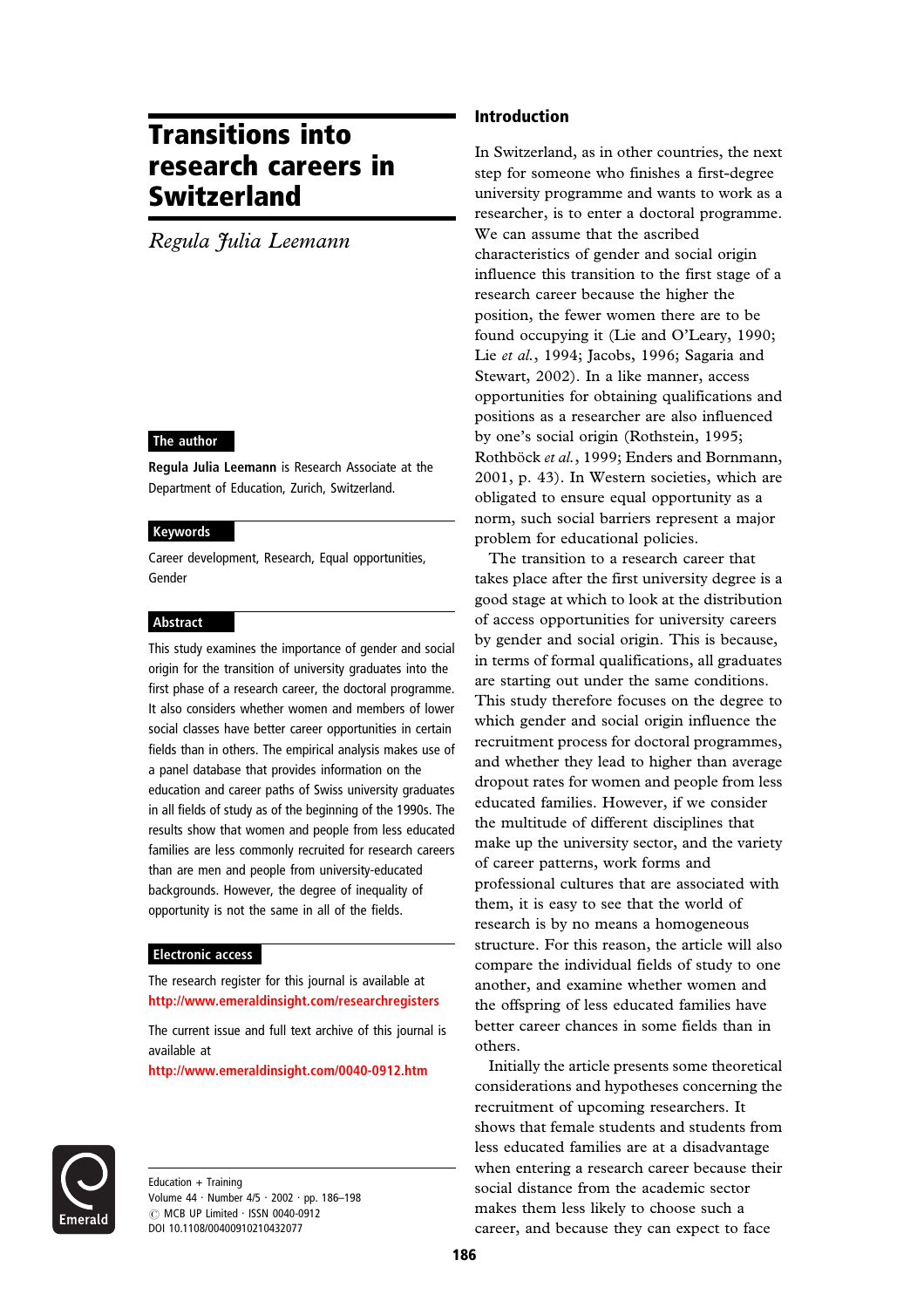greater cultural hurdles and to receive less encouragement. Several assumptions are also made concerning the differences to be expected in the access opportunities available to women and people born to lower social classes in the individual fields of study. A panel database is used to address these questions as it allows the careers of university graduates to be followed over a period of five years and be statistically analyzed to the probability of their entering a doctoral programme.

## **Theory and hypothesis**

Bourdieu and Passeron (1979) have shown how for the university sector the two closely related processes of self-selection and social selection result in the progeny of less educated classes dropping out or being eliminated from higher educational and professional career paths. This is because these people have less embodied cultural capital (Bourdieu, 1986). Cultural capital consists of the knowledge, attitudes and manners that are internalized during the familial and school socialization and educational processes, and which become a permanent element of the person, a "habitus". In the university sector, it is very important to have an intellectual habitus (Bourdieu and Passeron, 1979; Bourdieu, 1988). In addition to being a cultured person and having intellectual curiosity, a claim to leadership, linguistic eloquence, a sovereign bearing and appropriate manners are also prominent characteristics of an academic habitus. Because of their habitus, students from university-educated families are more likely to be recognized and encouraged as budding researchers by their professors than are those without such a background. Students from an academic milieu are also more likely to want to earn a doctorate degree and to strive for an elite position in the university sector. For students whose parents did not graduate from a university, on the other hand, a career in research always means acculturation to a world that is foreign to them, which makes it a less obvious choice. Thus it is assumed that earning a doctorate is a higher hurdle for them than for the sons and daughters of university-educated families, and that they will therefore less frequently enrol in such programmes.

Universities are marked by the centurieslong presence of an educational and social elite, and the exclusion of the working class, but they are also a social space in which males have historically been the sole actors, where they have built up their power and enforced their values. Thus the university is an organization with a clearly gendered substructure (Poole et al., 1997; Allmendinger et al., 2001) and an asymmetrical gender culture (Bellas, 1999). This has resulted in the academic habitus having male traits (Krais, 1993), and it either prevents or at least makes it more difficult for women and men to have career equality (Bielby, 1991). Men exhibiting an academic habitus can act in accordance with society's stereotypical images of masculinity because the profession of researcher has apparently, masculine connotations (Traweek, 1988; Hagemann-White, 1992; Engler, 2000). Women, on the other hand, are placed in a situation of conflict because of the contradictions between their gendered and professional self-presentations, and this will last for as long as the image of a "typical" researcher is associated with being a man. It is more difficult for women to present themselves and be perceived as competent and ambitious future researchers; men appear to be more suited for such an activity and thus receive more encouragement. Thus, the expectation is for women to be underrepresented among doctoral candidates.

Another assumption is that structural, cultural and epistemological characteristics of the individual fields of study play a role in determining the doctoral opportunities available to women and students whose parents are not university educated. The following five theories give rise to hypotheses that are contradictory in part. Using empirical analyses, the paper will examine which of the theories is best suited for explaining field of study differences in the doctoral programme opportunities available to female students and students from less educated families.

(1) Large versus small fields of study: Recruitment and assessment processes are more formalized and bureaucratic in the larger disciplines, and this enhances the probability of the recruitment process being fair (Collinson et al., 1990; Cook and Walters, 1998; Tomaskovic-Devey and Skaggs, 1999). Thus by the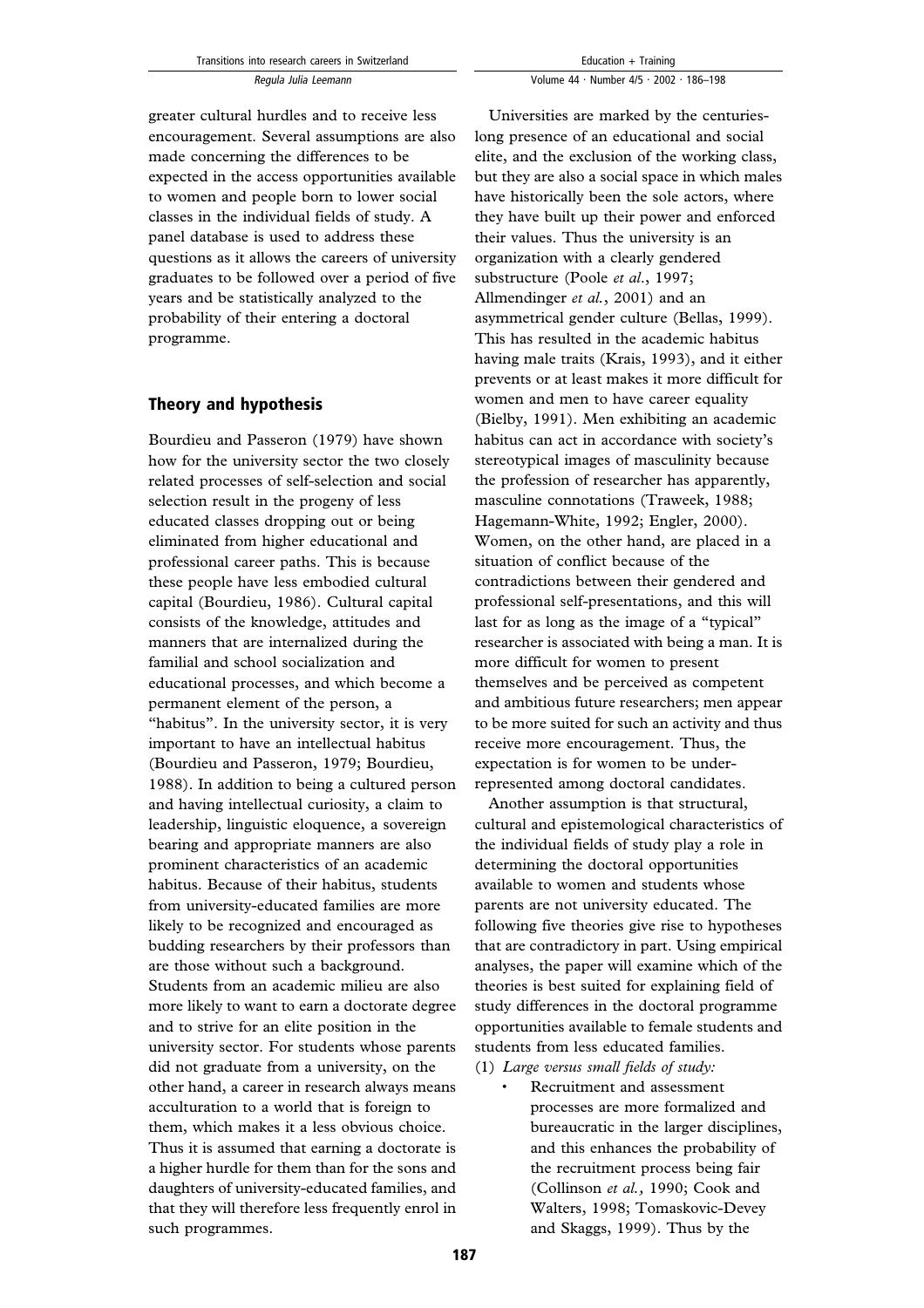Regula Julia Leemann

nature of things, medicine, law, economics and business studies would have to provide women and the offspring of less educated parents with greater equality of opportunity to enter doctoral programmes.

- The fact that there is less selection pressure at transition in fields that have a lot of doctoral positions also increases opportunities for women and for students from less educated families (Tomaskovic-Devey, 1993; Tomaskovic-Devey and Skaggs, 1999). Since about 50 percent of graduates in the exact and natural sciences<sup>[1]</sup> go on to earn a doctorate, female students and students from less educated social strata should have good opportunities in these fields (see Table I).
- (2) The role of the labour market outside the university. People in fields that offer good professional opportunities outside the university are less interested in a university research career because such positions offer less job security and do not pay as well. As a result, members of disadvantaged groups have good opportunities to earn a doctorate in such fields. We can thus expect medicine - and law, economics and business studies in particular - to offer good doctoral opportunities to women and people from less educated backgrounds.
- (3) Gender ratios: contact theory versus competition theory. Integration

Table I 1988 graduates in doctoral programmes (status: 1993)

|                                     | In a doctoral programme in 1993? |               |             |         |  |  |  |  |
|-------------------------------------|----------------------------------|---------------|-------------|---------|--|--|--|--|
|                                     | In programme                     |               |             |         |  |  |  |  |
|                                     |                                  | Not yet begun | or finished |         |  |  |  |  |
|                                     | n                                | (%)           | n           | $(\% )$ |  |  |  |  |
| Theology                            | 41                               | 89.1          | 5           | 10.9    |  |  |  |  |
| Language studies and literature     | 86                               | 81.9          | 19          | 18.1    |  |  |  |  |
| <b>Humanities and arts</b>          | 92                               | 66.7          | 46          | 33.3    |  |  |  |  |
| Social sciences                     | 150                              | 82.4          | 32          | 17.6    |  |  |  |  |
| <b>Economics and business</b>       | 210                              | 82.7          | 44          | 17.3    |  |  |  |  |
| Law                                 | 227                              | 76.9          | 68          | 23.1    |  |  |  |  |
| <b>Exact sciences (mathematics,</b> | 70                               | 54.3          | 59          | 45.7    |  |  |  |  |
| physics)                            |                                  |               |             |         |  |  |  |  |
| Natural sciences (chemistry,        | 104                              | 46.6          | 120         | 53.6    |  |  |  |  |
| geology, biology)                   |                                  |               |             |         |  |  |  |  |
| Medicine and pharmacology           | 111                              | 43.0          | 147         | 57.0    |  |  |  |  |
| Technology                          | 215                              | 87.8          | 30          | 12.2    |  |  |  |  |
| Total                               | 1306                             | 69.6          | 570         | 30.4    |  |  |  |  |

## opportunities will vary depending on the percentage of women present in an institution (Kanter, 1977). Women are more likely to find good working and networking conditions, and support for a research career, in fields that have a high percentage of women (Rothstein, 1995; Neumark and Gardecki, 1998). The contact theory holds that the contact between the sexes during studying and working will reduce the prejudices that male scientists have about female scientists (Kanter, 1977). It is reasonable for us to assume that women will increasingly serve as role models in such fields, but that fields such as technology, mathematics, physics, and some areas of the natural sciences, where few women are to be found, will be strongly oriented towards male traits. In these areas, gender stereotypes and prejudices will continue to play a considerable role in the

recruitment processes and integration practices of their male scientists. However, the competition theory (Tolbert et al., 1995), which developed out of the contact theory, assumes that women will not be perceived as rivals by men if there are very few of them in the field because they will not threaten the men's traditional privileges. As a result, the women will receive sufficient encouragement and be the subject of enough well-meaning interest to feel integrated (South et al., 1982; Rogers and Menaghan, 1991; Allmendinger and Hackman, 1999). In disciplines in which women are no longer a small minority but still not great in number, men will perceive the women as competitors and, for this reason, will discriminate against them (Tolbert et al., 1995). From a certain level on, the situation for women initially deteriorates as their percentage rises (Toren and Kraus, 1987; Tolbert et al., 1995). It is only when female researchers are present in larger numbers - Tolbert et al. (1995) estimate about 35-40 percent – that their problems abate to a notable degree.

If the contact theory is valid, conditions for earning a doctorate will probably be poor for women in mathematics, physics and technology, and steadily better in the other disciplines as the proportion of women increases (see Figure 1). But if the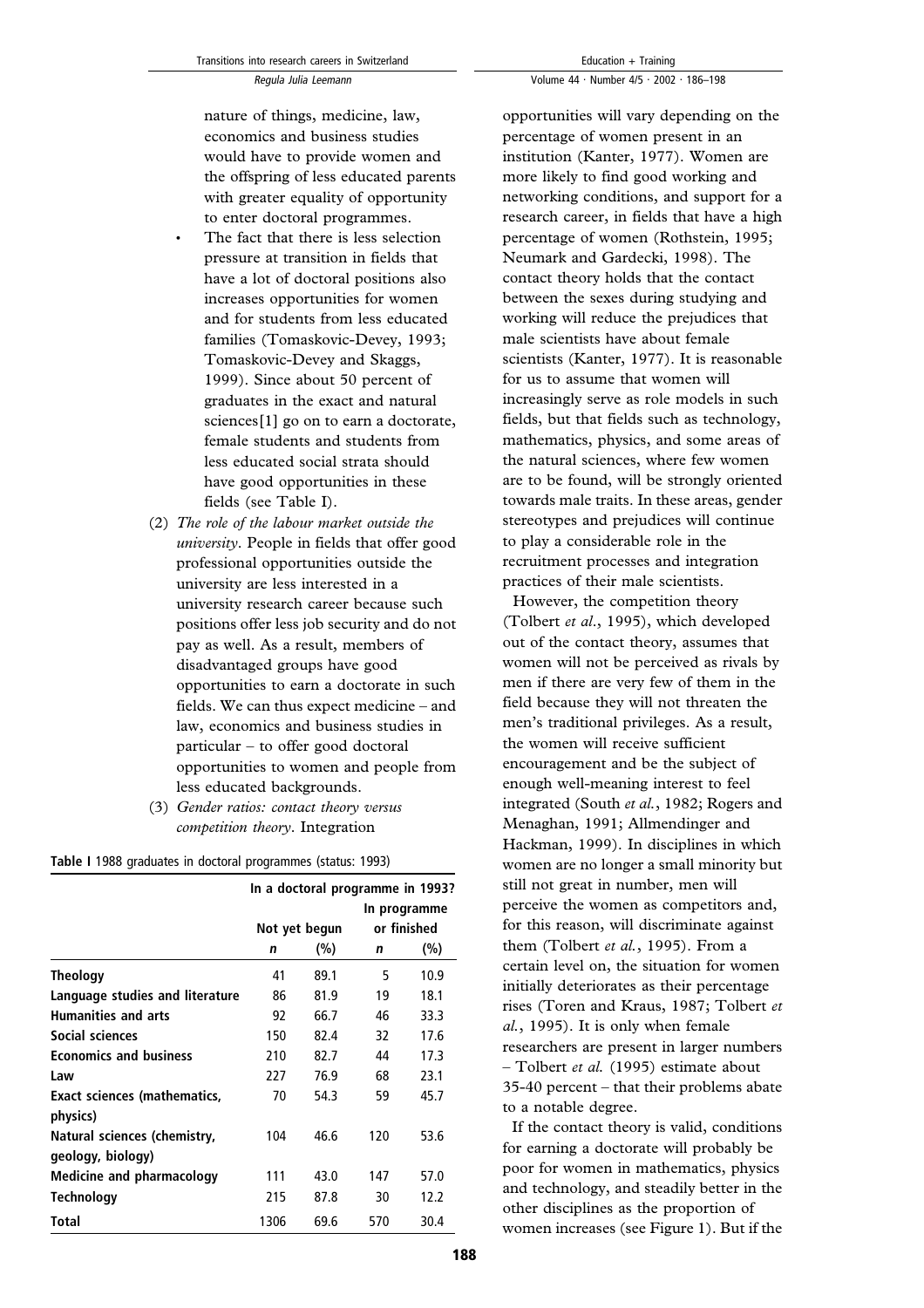



competition theory is correct, doctorate opportunities would have to be better in the same three fields  $-$  mathematics, physics and technology – than in economics, business studies, the natural sciences or theology. The tipping point is likely to be found in law. After this, the problems and contradictions experienced by women should lessen again.

 $(4)$  The social space of the fields of study: research versus social competencies. Pierre Bourdieu postulates that cultural capital and thus the academic habitus plays a different role in the various fields of study depending on where the field is situated in the university's space (Liebau and Huber, 1985; Bourdieu, 1988).

In disciplines that are located at the society-dominating pole of the university's social space and which involve a large amount of total capital (see Figure 2, quadrants 1 and 2), it is important to have an easy familiarity with the legitimate or "high" culture, eloquence, an intellectual orientation and healthy self-confidence - i.e. social competencies if one is to be integrated. Because the possession of such inherited cultural and economic capital is so important, access opportunities for people born to non-university-educated families are reduced.

In contrast to this, more importance is attributed to research expertise, and less to extra-functional characteristics, in

disciplines that are located at the research-dominating pole of the university's social space and which involve a small amount of total capital (Figure 2, quadrants 3 and 4). Since cultural capital plays a subordinate role in research success, social origin has fewer consequences for selection practices and performance assessments in these areas. As a result, women are under less pressure to reconcile their gender identity with the presentation of an academic habitus that has masculine traits. They are thus taken more seriously as researchers, and there will be greater equality of opportunity.

(5) Epistemological differences: cognitive consensus and task uncertainty. Various studies have shown that there is more consensus in the natural sciences and in mathematics and physics concerning the questions to be asked, theoretical explanations, and the processes and methods of knowledge production, than there is in the social sciences and humanities (Lodahl and Gordon, 1972; Zuckerman and Merton, 1971). Within this context, the theory has been put forward that a high degree of cognitive consensus (Kuhn, 1996) and of task certainty (Whitley, 1982) will result in more objective judgements and more universal processes. In contrast, as cognitive dissensus and task uncertainty increase, so does the space for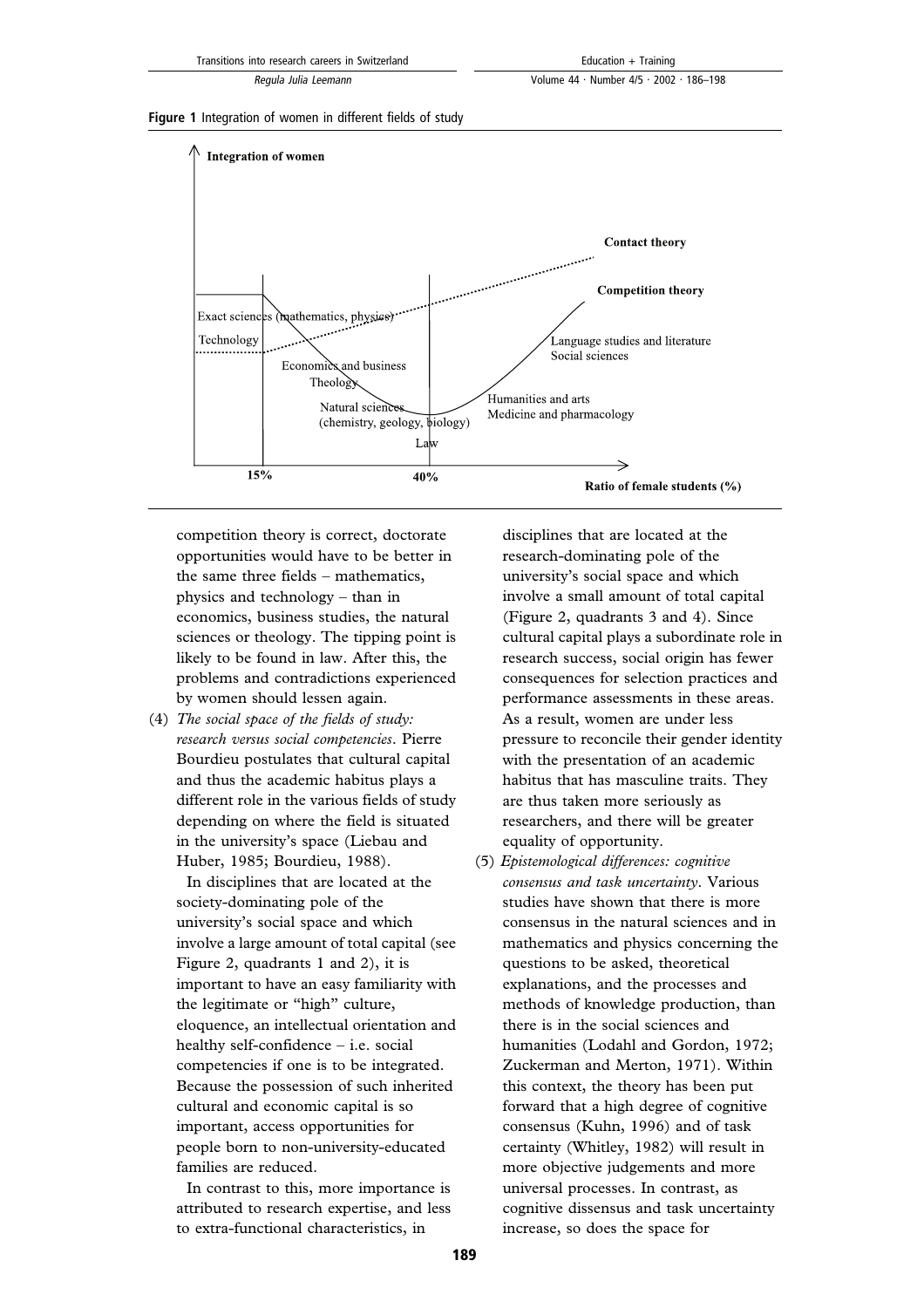Volume 44 · Number 4/5 · 2002 · 186-198

#### Figure 2 Location of fields of study in university social space

| Language studies and literature<br>Humanities and arts                                  |   | $\,+\,$<br>Law<br>Medicine | Economics and business    |
|-----------------------------------------------------------------------------------------|---|----------------------------|---------------------------|
|                                                                                         | 1 | 2                          |                           |
| <b>Research-dominating fields</b>                                                       | 4 | 3                          | Society-dominating fields |
| Social sciences                                                                         |   |                            |                           |
| Theology                                                                                |   |                            |                           |
| Natural sciences (chemistry, geology, biology)<br>Exact sciences (mathematics, physics) |   |                            | Technology                |

Based on: Bourdieu (1988): Liebau and Huber (1985)

assessments based on ascribed characteristics such as gender and social origin. Recruitment and selection decisions are then made less on the basis of performance and achievement, and increasingly on the basis of ascribed characteristics and social relationships (Pfeffer et al., 1977; Cole, 1979; Hargens and Hagstrom, 1982).

It is assumed, therefore, that university graduates in mathematics, physics and the natural sciences are perceived and integrated into the research community more on the basis of their performance. Gender and social origin are less important, and opportunities are more likely to be equal.

#### **Data**

The analyses are performed on data collected by a group of university study programme and vocational counsellors who surveyed the career performance of university graduates<sup>[2]</sup>. All persons who graduated from a Swiss university in 1988 were surveyed twice, in 1989 and again in 1993; both times they were asked about any additional qualifications they might have earned and their professional activity.

The 1989 questionnaire was mailed to 8,459 people. Of the 4,899 questionnaires that were sent back (a return rate of 58 percent), 4,856 could be included in the statistical analyses. Of these 4,856 respondents, 3,485 agreed to be surveyed a second time. In 1993, a total of 3,156 questionnaires were sent to these persons'

updated addresses. The second survey had a return rate of 74 percent; of the 2,331 persons who responded, 2,309 could be taken into the statistical analyses. An evaluation of the representativeness of the sample relative to the total population shows that for the 1989 survey, the gender distribution of the available database closely matches that of the statistics. Technology fields are somewhat underrepresented, while theology, law and the natural sciences are slightly overrepresented. In the 1993 follow-up survey, the percentages for the characteristics being examined are virtually identical to those of the first survey. So we can assume that the data are highly representative.

The following analyses will only include persons who:

- graduated from the university in 1988 with a first university degree<sup>[3]</sup>; and
- participated in both the 1989 and 1993 surveys.

This sample consists of 1,876 persons.

## **Method and variables**

Logistic regressions are employed as the statistical estimating equation (Hosmer and Lemeshow, 1989; Demaris, 1992). The dependent variable always has two attributes. In our case, the question is always whether or not the person entered a doctoral programme. The model estimates simultaneously the partial effects of a number of independent variables on the relative probability that the event will occur. This procedure allows us to calculate the influence of a specific variable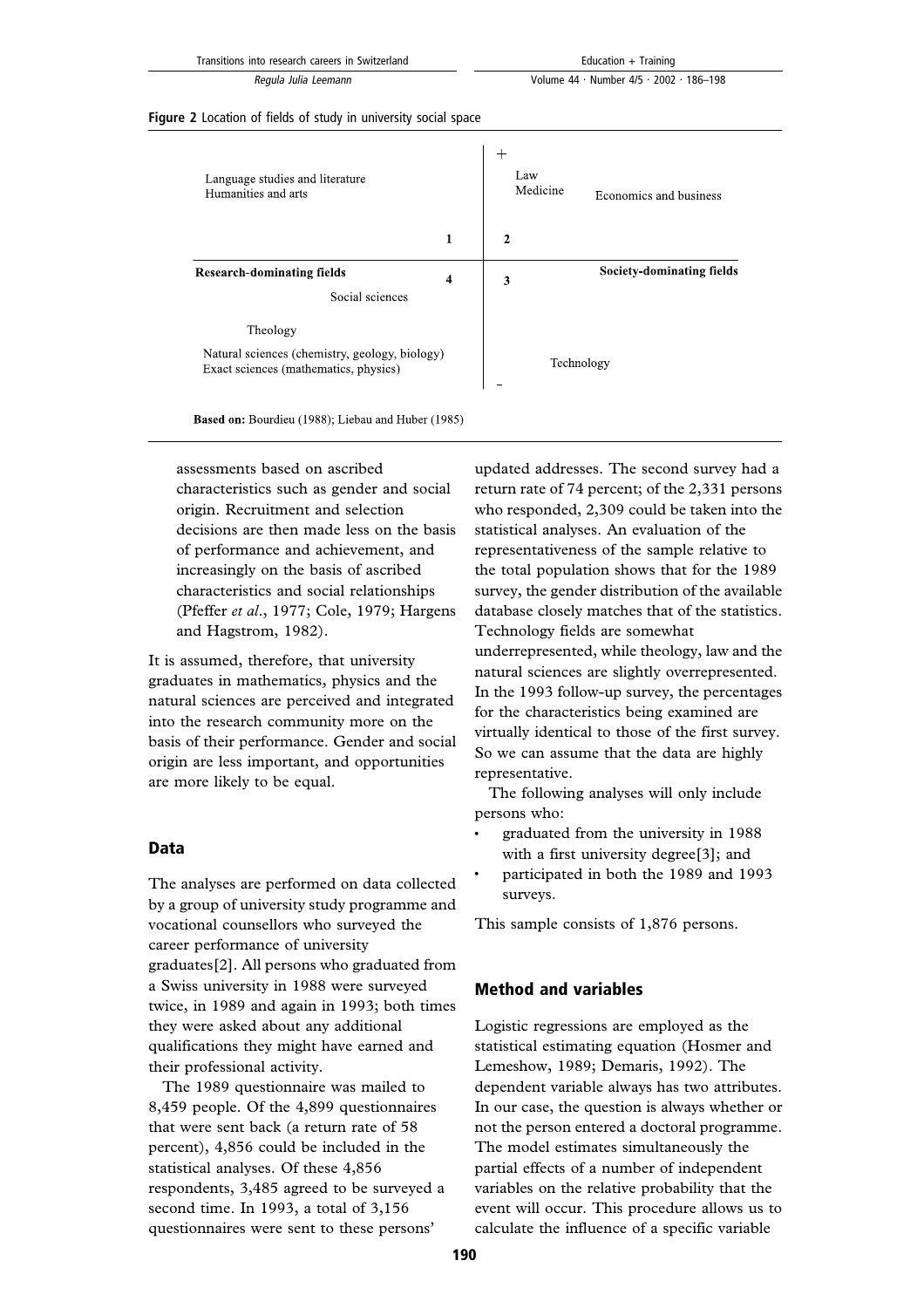while controlling for the remaining independent variables. The analyses were carried out using SPSS statistics programmes, version 9.0.

### Dependent variable

In the 1989 questionnaire, the university graduates stated whether they had entered a doctoral programme the previous year. The variable has the value of 1 if the answer is "ves", and 0 when the answer is "no". This question was repeated in 1993; here the variable is coded with 1 if the person was in a programme or had already completed it, and 0 if this is not the case.

### **Independent variables**

The parents' education is used to represent social origin, with dichotomous variables employed to break it into six levels:

- (1) compulsory schooling, basic secondary level schooling or basic vocational training;
- (2) traditional apprenticeship;
- (3) full-time vocational schooling, intermediate-level general education without matriculation;
- (4) full "maturity" (secondary-school-leaving) certificate, non-university teaching certificate;
- (5) advanced vocational training, lower-level tertiary degree with a vocational orientation such as from a technical college; and
- (6) university education (used as the reference category).

## Control variable

## Field of study

As Table I shows, the percentage of graduates who go on to a doctoral programme can vary enormously from one field to the next. This is because in some disciplines a doctorate is not just the next step in a research career, it is also an important educational certificate for the labour market outside the university. Today it is almost impossible to have good career opportunities in medicine or chemistry without a doctorate. For this reason, the fields of study have been controlled for in the estimating models. With the exception of mathematics, physics, the natural sciences, medicine and pharmacology, it is assumed that the probability of earning a doctorate is smaller in all of the other fields than in the humanities and arts, which serve as the reference category.

#### **Results**

### Inequality of opportunity when entering a doctoral programme

In what follows, the focus is on the question of who among the 1988 graduates entered a doctoral programme in the first five years following graduation. The estimates are shown in Table II. The 1989 section (with the results for the first survey) shows the probability of entering such a programme in the first year following receipt of the first university degree. The 1993 section (for the second survey) shows, for purposes of comparison, the probability of being in or having concluded such a programme five years after completing undergraduate studies. Reference is made to both models when interpreting the results. If the variables examined have the same effect for both surveys, we can assume that the factor's influence on the probability of earning a doctoral degree is consistent. Where differences are observable, the developments and changes will be examined more closely.

For 1989 (models 1 and 2), included in the estimates are, first, the father's education alone, and then the education of both parents, because the influence of the father's education changes greatly as soon as the mother's educational level is added. Thus the effect of the father's education is not independent of that of the mother's. We can assume that the educational level of both parents taken together characterizes the educational environment.

Turning to the significance of gender, we see that men earn a doctoral degree significantly more often than women: the probability of men doing so is roughly twice as large as for women, and it increases slightly during the first few years [4]. Thus one of the very first hurdles that has to be overcome in a research career is set at different heights for the two sexes, a fact that causes doubts to arise and initiates an elimination process when women are just starting out in their professional lives. It is assumed that women receive notably less encouragement to earn a doctoral degree, and that they have more difficulty taking this step on their own.

Another factor influencing the opportunity to earn a doctorate is the cultural resources provided by one's background. If we look at model 1 for 1989 with only the father's education included, it is clear that having a father with a very low educational level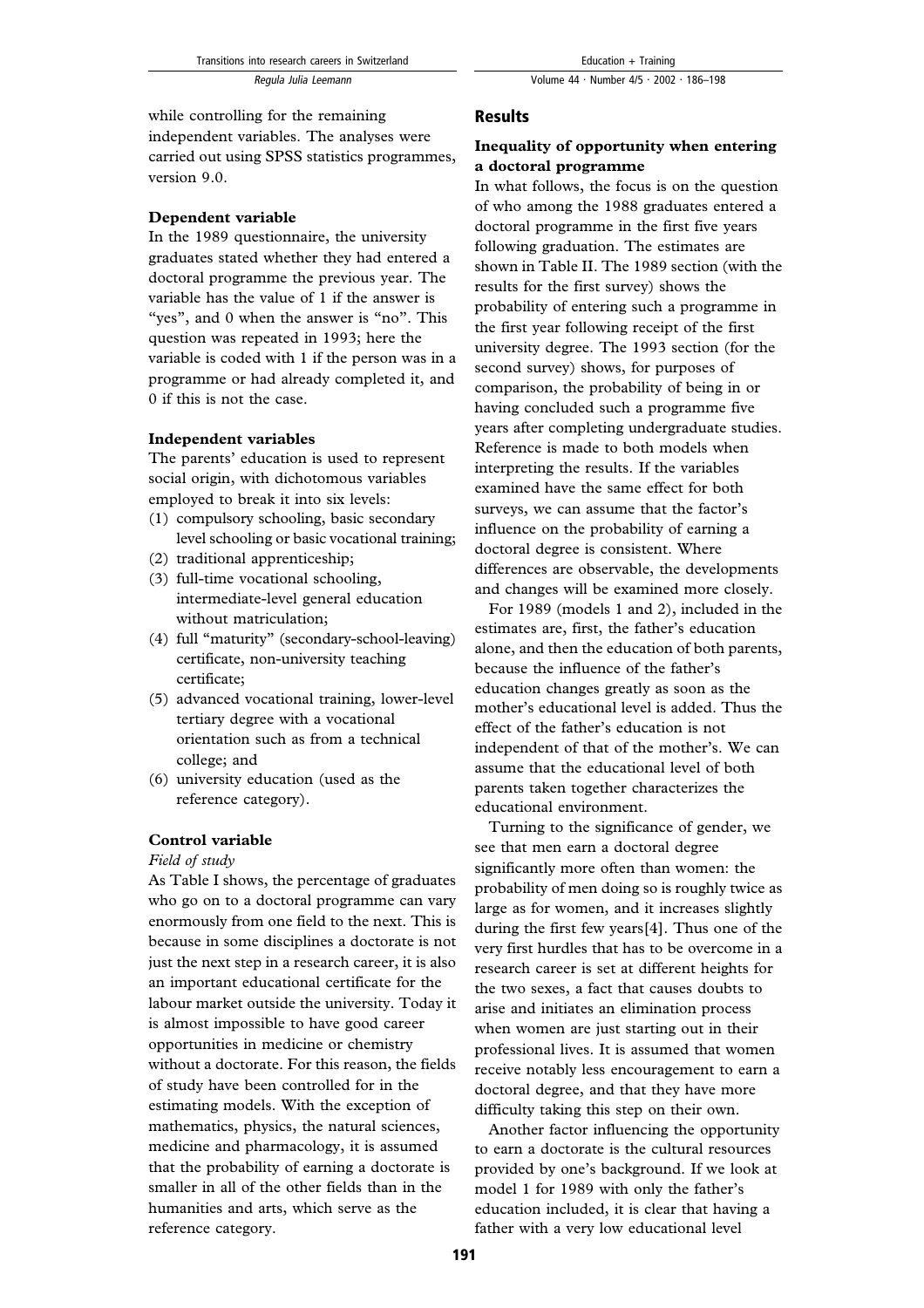| Transitions into research careers in Switzerland | raining                                    |  |  |  |  |  |
|--------------------------------------------------|--------------------------------------------|--|--|--|--|--|
| Julia Leemann<br>,,,,,,,,,                       | 186-198<br>44 Number 4/5 2002<br>ollume 44 |  |  |  |  |  |

Table II Factors determining whether a doctoral programme is begun during first five years following receipt of first university degree

|                                                                     |           | 1989 survey |              |  |  |
|---------------------------------------------------------------------|-----------|-------------|--------------|--|--|
| Logistic regression                                                 | Model 1   | Model 2     | 1993 survey  |  |  |
| Sex (female)                                                        |           |             |              |  |  |
| <b>Father's education</b>                                           |           |             |              |  |  |
| 1 Compulsory schooling, basic secondary level                       |           |             |              |  |  |
| schooling, basic vocational training                                |           |             |              |  |  |
| 2 Traditional apprenticeship                                        | $\ddot{}$ | $\ddot{}$   | $\ddot{}$    |  |  |
| 3 Full-time vocational schooling, intermediate-level                |           |             |              |  |  |
| general education without matriculation                             |           |             |              |  |  |
| 4 Full maturity certificate, non-university teaching<br>certificate |           |             |              |  |  |
| 5 Advanced vocational training, lower-level tertiary                |           |             | $+$          |  |  |
| degree with vocational orientation                                  |           |             |              |  |  |
| 6 University education                                              | $\prime$  | $\prime$    | $\prime$     |  |  |
| <b>Mother's education</b>                                           |           |             |              |  |  |
| 1 Compulsory schooling, basic secondary level                       |           |             |              |  |  |
| schooling, basic vocational training                                |           |             |              |  |  |
| 2 Traditional apprenticeship                                        |           |             |              |  |  |
| 3 Full-time vocational schooling, intermediate-level                |           |             |              |  |  |
| general education without matriculation                             |           |             |              |  |  |
| 4 Full maturity certificate, non-university teaching                |           |             | $\mathrm{+}$ |  |  |
| certificate                                                         |           |             |              |  |  |
| 5 Advanced vocational training, lower-level tertiary                |           |             |              |  |  |
| degree with vocational orientation                                  |           |             |              |  |  |
| 6 University education                                              | $\prime$  | $\prime$    | $\prime$     |  |  |
|                                                                     |           |             |              |  |  |
| Field of study<br><b>Theology</b>                                   |           |             |              |  |  |
| Language studies and literature                                     |           |             |              |  |  |
| <b>Humanities and arts</b>                                          |           |             |              |  |  |
| Social sciences                                                     |           |             |              |  |  |
| <b>Economics and business</b>                                       |           |             |              |  |  |
| Law                                                                 |           |             |              |  |  |
| Exact sciences (mathematics, physics)                               |           |             |              |  |  |
| Natural sciences (chemistry, geology, biology)                      |           |             |              |  |  |
| <b>Medicine and pharmacology</b>                                    |           |             |              |  |  |
| <b>Technology</b>                                                   | ****      |             |              |  |  |
| n                                                                   | 1817      | 1817        | 1817         |  |  |

Notes: Shown are the signs of the effect coefficient (B) and their levels of significance (Wald test):  $^*p \leq 0.10$ ;  $\lceil p \leq$  0.05;  $\lceil p \leq$  0.01;  $\lceil p \leq$  0.001

sharply reduces the probability of going for a doctoral degree. The remaining educational categories, with the exception of apprenticeship, likewise have a negative impact compared to when the father is a university graduate, but they are not statistically significant. However, including the mother's education causes the statistically significant negative influence of having a father with the lowest educational level to disappear. The mother's education has an independent effect: all educational degrees

below the university level, in particular if it is at one of the lowest three educational levels, seem to make it more difficult for the woman's children to enter a doctoral programme. The overall results for 1993 are similar to those for 1989, but the negative influence of the mother's education is only statistically significant for the lowest educational level. If the father's education is at level 1 (compulsory schooling, basic secondary level schooling or basic vocational training) or level 4 (full "maturity"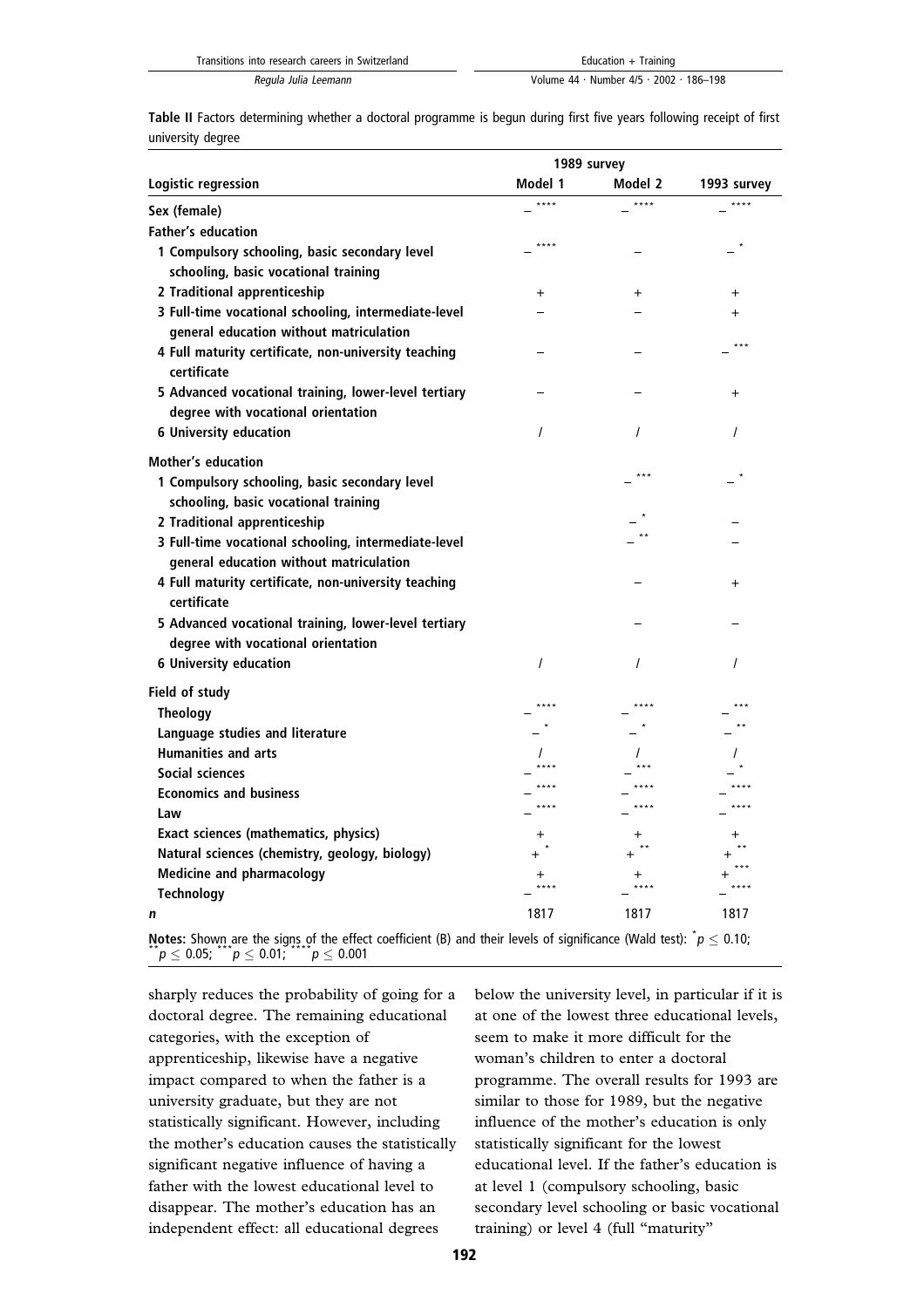[secondary-school-leaving] certificate, nonuniversity teaching certificate), his daughters and sons will also find it more difficult to enter a doctoral programme than will the children of university-educated fathers. How should these findings be interpreted?

Upcoming researchers whose mothers attended university have better opportunities to earn a doctorate. They normally come from an environment with a great deal of cultural capital because their fathers rarely have an educational degree that is lower than their mother's. Thanks to their origin, they have resources and opportunities that make it easier for them to decide to go for a doctorate. In contrast, the doctorate is more remote and less a matter of course for university graduates who do not have such a family background. They are at a serious disadvantage with regard to having further access to the academic world, especially if neither parent has much education beyond compulsory schooling.

Finally, there are the fields of study. It is much less common for people to seek a doctoral degree in theology, language studies, the social sciences, economics, business studies, law or technology than in the humanities or arts. In the natural sciences, on the other hand, the opportunities are somewhat greater. Still, it is interesting to note that history and philosophy graduates are just as likely to earn a doctoral degree as physicists and mathematicians. It is intriguing that many future medical doctors only decide to seek a doctorate during their first years of professional life. They may feel that it is more urgent to find an appropriate position as an intern and for this reason postpone their doctoral degree for a bit.

#### Differences between the fields of study

The main question dealt with in this section is how structural, cultural and epistemological differences within the university impact a graduate's access opportunities to a doctoral programme. As described above in the theoretical section, class and gender can have different weights in the various fields. Thus whenever the number of cases permitted, estimates for the probability of participating in a doctoral programme are performed separately for each domain. Because of the small number of cases for theology, this field had to be eliminated. Table III contains the results for both the 1989 and 1993 surveys grouped together to better show the overall

picture; the detailed results of the estimates are contained in Table IV. Let us begin with the effect of gender.

In fields that are favoured by women (language studies, literature, the social sciences, law, medicine and pharmacology), being a woman has, at times, a distinctively negative effect. Women in these fields (in which they are overrepresented as students) have poorer opportunities to enter a doctoral programme than do their male colleagues. This is in contradiction to Kanter's contact theory. In addition, it appears that female professors and other female university teachers, who are also present in somewhat greater numbers than in other fields, do not fulfil the role model function that is often attributed to them

Task certainty and cognitive consensus, which are present to only a limited degree in the social sciences, languages and literature, seem to have more explanatory power than the contact theory. The lesser amount of task certainty can cause a characteristic such as gender, which is irrelevant for research work, to be weighted more heavily when assessing performance. The career advances of men are also greater in the social sciences, language and literature because there are few promising positions available outside the university. Doctoral programmes play a larger role here in recruiting future researchers than in other fields. In order to prevent the progressive feminization of these fields, which would lead to their further devaluation in the academic hierarchy (Kirsch-Auwärter, 1995), university teachers prefer to recruit men for doctoral programmes.

It is difficult to find a reasonable explanation for the much lower percentage of female doctors who earn a doctorate. It remains unclear as to why women have a harder time dealing with this transition in their educational status which, in the medical field at least, is not very demanding.

What is the explanation for the large negative effect on doctoral opportunities for women in the natural sciences? Despite the many doctoral candidate positions in chemistry and biology, and the importance of having such a degree when looking for a job outside the university, the opportunities in these areas are not any better for women. Neither the lesser importance attributed to the academic habitus nor the greater cognitive consensus result in women being given or taking advantage of the same opportunities as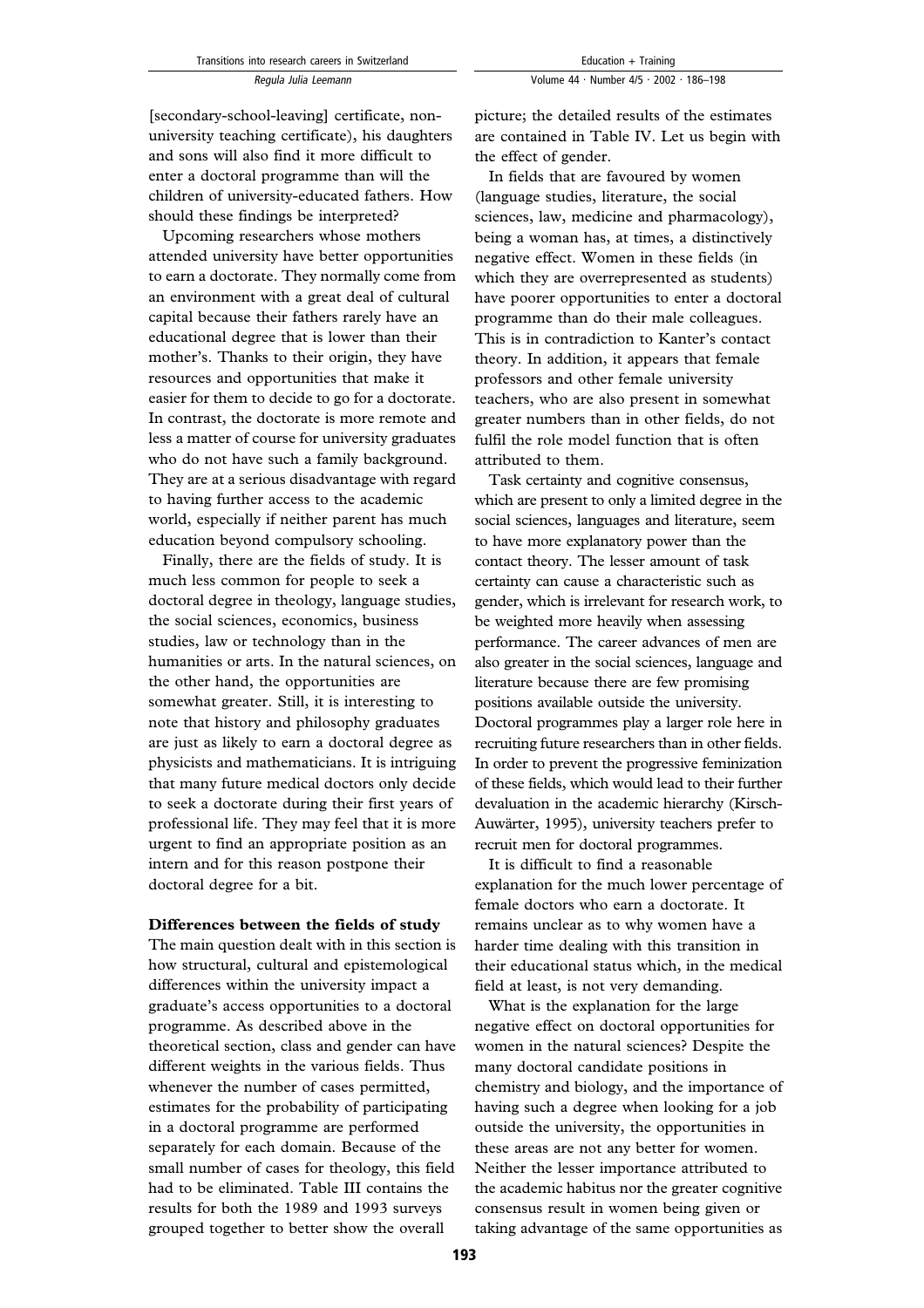Volume 44 · Number 4/5 · 2002 · 186-198

|                                                |                                        | 1989 survey                                             |                     | 1993 survey                                           |
|------------------------------------------------|----------------------------------------|---------------------------------------------------------|---------------------|-------------------------------------------------------|
|                                                | <b>Negative</b><br>effect for<br>women | Negative effect Negative<br>for lower<br>social classes | effect for<br>women | <b>Negative effect</b><br>for lower<br>social classes |
| Language studies and literature                |                                        |                                                         |                     |                                                       |
| <b>Humanities and arts</b>                     |                                        |                                                         |                     |                                                       |
| Social sciences                                |                                        |                                                         |                     |                                                       |
| <b>Economics and business</b>                  |                                        |                                                         |                     |                                                       |
| Law                                            |                                        |                                                         |                     |                                                       |
| Exact sciences (mathematics, physics)          |                                        |                                                         |                     |                                                       |
| Natural sciences (chemistry, geology, biology) |                                        |                                                         |                     |                                                       |
| <b>Medicine and pharmacology</b>               |                                        |                                                         |                     |                                                       |
|                                                |                                        |                                                         |                     |                                                       |

Table III Overview of factors determining whether a doctoral programme is begun during the first five years following receipt of first university degree: differences between the fields of study

Technology

Strong effect: effect for women: the indicator is significant when  $p \le 0.01$ . Effect for lower social Notes: classes: the education of the father and/or mother always has a negative effect when it is lower than university level. The effect of at least one of the two is significant when  $p \leq 0.05$ ;  $\overline{\phantom{a}}$ - Medium effect: effect for women: the indicator is significant when  $p < 0.05$ . Effect for lower social classes: the education of the father and/or mother always has a negative effect when it is lower than university level. The effect of at least one of the two is significant when  $p < 0.10$ ;  $\overline{ }$  Weak effect: effect for women: the indicator is significant when  $p < 0.10$ . Effect for lower social classes: the education of the father and/or mother always has a negative effect when it is lower than university level, but it is not statistically significant. The detailed results of the estimates are shown in Table IV

men. Instead, the results point in the direction of the competition theory, especially when gender-specific equality of opportunity in the exact sciences and technology is taken into account. Women are still a small minority in the latter two fields. Because they are not perceived to be threatening or to represent competition, they receive the same encouragement and support as their male colleagues. Thus the perception that women have more difficulty in technology, mathematics and physics, fields that are permeated with masculinity, is not confirmed here. In the natural sciences, on the other hand, women are no longer a small minority, and the lesser likelihood of their earning a doctorate can be interpreted as a defence against further feminization of this area.

The gender equality apparent in economics and business studies is interpreted as the result of two factors: the unequally promising professional opportunities available to men outside the university, which only occasionally require a doctoral degree; and the recruitment processes, which are more formalized and bureaucratic since this area is so large. However, even though these factors hold true in the field of law as well, women do not have better opportunities to obtain a doctorate in this area.

We now come to the significance of cultural capital. Except for mathematics and physics,

there are no clear and constant effects of low social origin on entry into a doctoral programme. As a result, it is not possible to say anything about the explanatory power of the five theories discussed above.

# **Conclusion**

The present study examines the transition of university graduates to a doctoral programme as the first step in a research career. It focuses on the extent to which gender and social origin influence this transition in violation of the principle of equality of opportunity. It also looks at whether these ascribed characteristics have the same weight in the recruitment processes of the different fields of study.

In order to answer these questions, panel data providing information on the educational and professional careers of university graduates in Switzerland, as of the beginning of the 1990s, was analysed. The results show that the doctorate is a very high hurdle for women. Men earn the degree twice as often as women do, and this gap continues to widen during the first few years of their working lives. Women presumably drop out of doctoral programmes more often, while men will still enter them later on in time. Thus the cooling out process for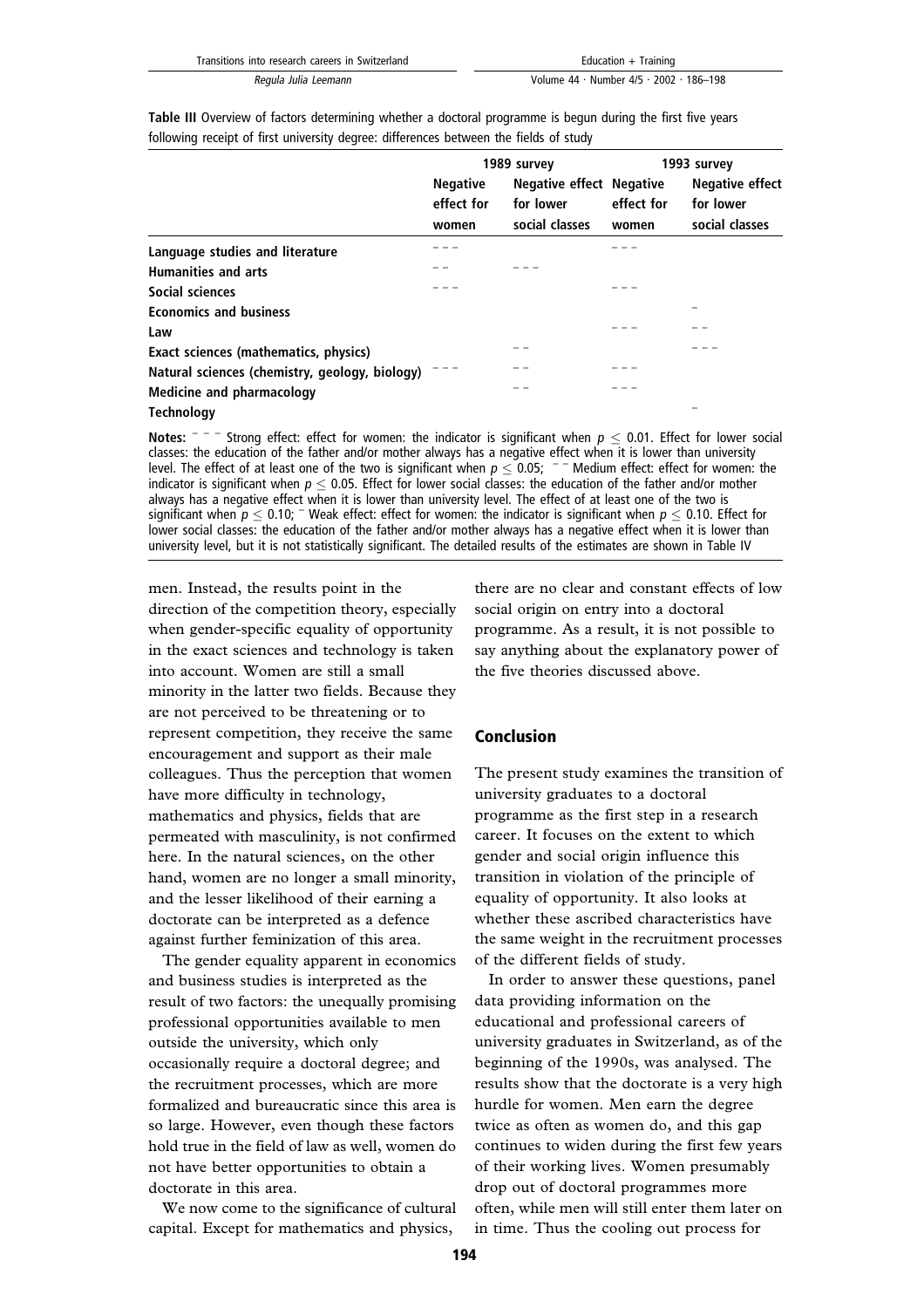| Transitions into research careers in Switzerland | Education $+$ Training                  |
|--------------------------------------------------|-----------------------------------------|
| Reaula Julia Leemann                             | Volume 44 · Number 4/5 · 2002 · 186-198 |

Table IV Factors determining whether a doctoral programme is begun during first five years following receipt of first university degree: differences between the fields of study

|                                                                                          | Language studies and<br><b>Humanities and</b> |           | <b>Economics and</b> |           |            |                 |           |          |           |          |
|------------------------------------------------------------------------------------------|-----------------------------------------------|-----------|----------------------|-----------|------------|-----------------|-----------|----------|-----------|----------|
|                                                                                          | literature                                    |           |                      | arts      |            | Social sciences |           | business |           | Law      |
| Logistic regression                                                                      | 1989                                          | 1993      | 1989                 | 1993      | 1989       | 1993            | 1989      | 1993     | 1989      | 1993     |
| Sex (women)                                                                              | $-***$                                        | $***$     | $\rightarrow$ **     |           | $***$      | $-***$          | $+$       |          |           | $***$    |
| <b>Father's education</b>                                                                |                                               |           |                      |           |            |                 |           |          |           |          |
| 1 Compulsory schooling, basic secondary<br>level schooling, basic vocational<br>training | $\ddot{}$                                     | $+$       |                      |           |            |                 |           |          |           |          |
| 2 Traditional apprenticeship                                                             | $+$                                           | $\ddot{}$ | $\ddot{}$            | $\ddot{}$ |            | $\ddot{}$       | $\ddot{}$ |          |           |          |
| 3 Full-time vocational schooling,                                                        |                                               |           | $\ddot{}$            |           | $+$        | $+$             | $+$       |          |           |          |
| intermediate-level general education<br>without matriculation                            |                                               |           |                      |           |            |                 |           |          |           |          |
| 4 Full maturity certificate, non-university<br>teaching certificate                      | $+$                                           | $+$       |                      |           |            |                 |           |          |           |          |
| 5 Advanced vocational training, lower-                                                   | $+$ *                                         | $+$       |                      |           | $+$        | $+$             |           |          | $+$       |          |
| level tertiary degree with vocational<br>orientation                                     |                                               |           |                      |           |            |                 |           |          |           |          |
| 6 University education                                                                   | $\prime$                                      | $\prime$  | $\prime$             | $\prime$  | $\prime$   | $\overline{I}$  | $\prime$  | $\prime$ | $\prime$  | $\prime$ |
| <b>Mother's education</b>                                                                |                                               |           |                      |           |            |                 |           |          |           |          |
| 1 Compulsory schooling, basic secondary                                                  |                                               | _*        | _*                   |           | $+$        | $+$             |           | $+$      | $\ddot{}$ |          |
| level schooling, basic vocational training                                               |                                               |           |                      |           |            |                 |           |          |           |          |
| 2 Traditional apprenticeship                                                             | $+$                                           | $\ddot{}$ | _*                   |           | $+$        |                 | $+$       | $+$      | $\ddot{}$ |          |
| 3 Full-time vocational schooling,                                                        | $\ddot{}$                                     | $+$       | $***$                |           |            |                 |           |          | $+$       |          |
| intermediate-level general education<br>without matriculation                            |                                               |           |                      |           |            |                 |           |          |           |          |
| 4 Full maturity certificate, non-university                                              | $+$                                           | $\ddot{}$ |                      | $\ddot{}$ | $\hbox{ }$ |                 |           |          |           |          |
| teaching certificate                                                                     |                                               |           |                      |           |            |                 |           |          |           |          |
| 5 Advanced vocational training, lower-                                                   | $+$                                           |           |                      | $+$       | $+$        | $+$             |           |          |           |          |
| level tertiary degree with vocational<br>orientation                                     |                                               |           |                      |           |            |                 |           |          |           |          |
| 6 University education                                                                   |                                               | $\prime$  |                      |           |            |                 |           |          |           |          |
| n                                                                                        | 100                                           | 100       | 134                  | 134       | 177        | 177             | 248       | 248      | 284       | 284      |

|                                                                                                    |                                          |          |           | <b>Natural sciences</b> |           |                     |           |                   |             |
|----------------------------------------------------------------------------------------------------|------------------------------------------|----------|-----------|-------------------------|-----------|---------------------|-----------|-------------------|-------------|
|                                                                                                    | <b>Exact sciences</b>                    |          |           | (chemistry,             |           | <b>Medicine and</b> |           |                   |             |
|                                                                                                    | (mathematics, physics) geology, biology) |          |           |                         |           | pharmacology        |           | <b>Technology</b> |             |
| Logistic regression                                                                                | 1989                                     | 1993     | 1989      | 1993                    | 1989      | 1993                | 1989      | 1993              |             |
| Sex (women)                                                                                        | $+$                                      | $+$      | ****      | ***                     |           | ***                 | $+$       |                   |             |
| <b>Father's education</b>                                                                          |                                          |          |           |                         |           |                     |           |                   |             |
| 1 Compulsory schooling, basic secondary<br>level schooling, basic vocational<br>training           | _*_                                      | $-***$   | $+$       |                         |           | $+$                 | $\ddot{}$ |                   |             |
| 2 Traditional apprenticeship                                                                       | $\ddot{}$                                |          | $\ddot{}$ |                         | $\ddot{}$ | $\ddot{}$           |           |                   |             |
| 3 Full-time vocational schooling,<br>intermediate-level general education<br>without matriculation | $+$                                      | $+$      | $\ddot{}$ |                         |           | $+$                 |           |                   |             |
| 4 Full maturity certificate, non-university<br>teaching certificate                                |                                          | $-***$   | $+$       |                         | $+$       |                     | $+$       |                   |             |
| 5 Advanced vocational training, lower-<br>level tertiary degree with vocational<br>orientation     |                                          |          | $+$       | $+$                     |           | $+$                 |           |                   |             |
| 6 University education                                                                             |                                          | $\prime$ | $\prime$  | $\prime$                | $\prime$  | $\prime$            | $\prime$  |                   | (continued) |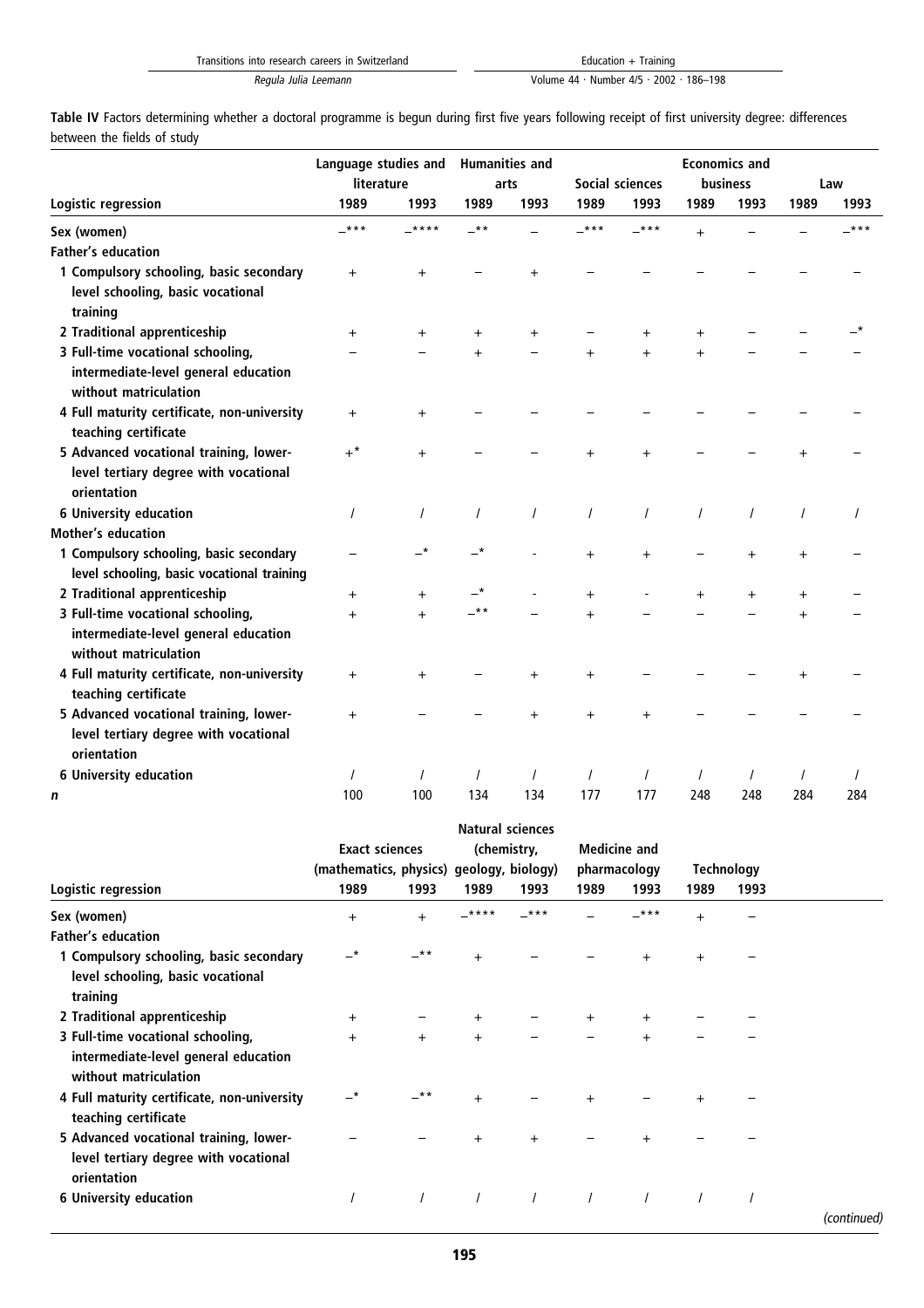Regula Julia Leemann

Volume 44 · Number 4/5 · 2002 · 186-198

#### **Table IV**

|                                                                                                                                                                                  | <b>Exact sciences</b>                    | <b>Natural sciences</b><br>(chemistry, |       | <b>Medicine and</b> |      |              |           |                   |  |
|----------------------------------------------------------------------------------------------------------------------------------------------------------------------------------|------------------------------------------|----------------------------------------|-------|---------------------|------|--------------|-----------|-------------------|--|
|                                                                                                                                                                                  | (mathematics, physics) geology, biology) |                                        |       |                     |      | pharmacology |           | <b>Technology</b> |  |
| Logistic regression                                                                                                                                                              | 1989                                     | 1993                                   | 1989  | 1993                | 1989 | 1993         | 1989      | 1993              |  |
| <b>Mother's education</b>                                                                                                                                                        |                                          |                                        |       |                     |      |              |           |                   |  |
| 1 Compulsory schooling, basic secondary<br>level schooling, basic voational training                                                                                             |                                          | $+$                                    | $***$ |                     | **   |              |           |                   |  |
| 2 Traditional apprenticeship                                                                                                                                                     |                                          |                                        |       | $+$                 |      |              | $\ddot{}$ |                   |  |
| 3 Full-time vocational schooling,<br>intermediate-level general education<br>without matriculation                                                                               |                                          |                                        |       |                     | _**  | $+$          |           |                   |  |
| 4 Full maturity certificate, non-university<br>teaching certificate                                                                                                              |                                          |                                        |       | $^{+}$              |      | $\ddot{}$    |           |                   |  |
| 5 Advanced vocational training, lower-<br>level teriary degree with vocational<br>orientation                                                                                    |                                          |                                        |       |                     |      | $\ddot{}$    | $^{+}$    |                   |  |
| 6 University education                                                                                                                                                           |                                          |                                        |       |                     |      |              |           |                   |  |
| n                                                                                                                                                                                | 124                                      | 124                                    | 219   | 219                 | 246  | 246          | 241       | 241               |  |
| Notes: Shown are the signs of the effect coefficient (B) and their levels of significance (Wald test): $^*p \le 0.10$ ; $^*p \le 0.05$ ; $^{**}p \le 0.01$ ; $^{***}p \le 0.001$ |                                          |                                        |       |                     |      |              |           |                   |  |

women begins as soon as they get their first university degree even though, in formal

terms, both genders are in the same starting position. This is the same result as has been found in other studies. As soon as women try to climb the academic career ladder, they are confronted with higher thresholds

(Etzkowitz et al., 1992; Sonnert and Holton, 1995). More women than men founder and are unable to even enter the research system. In addition, those who do make it past this threshold are confronted with many more obstacles, large and small, in the course of their professional careers, which is why Toren and Moore speak of a "hurdle race" (Toren and Moore, 1998).

However, access opportunities vary from field to field. In economics, business studies, mathematics, physics and technology, once women have received their first university degree they have just as much access as men to doctoral programmes, a major qualification milestone. In contrast, their integration opportunities in language studies, literature, the social sciences and the natural sciences are extremely poor. Inequality also exists in the remaining fields, but to a lesser degree.

Students from less educated families have somewhat poorer opportunities to earn a doctorate, especially in mathematics and physics. Unless their fathers completed an apprenticeship, such graduates more rarely

enter a doctoral programme than do those whose parents have a university education. This continues to represent a problem for Switzerland, which has equality of opportunity as one of its ideals.

#### **Notes**

- 1 In Switzerland, mathematics and physics are called the "exact sciences", while chemistry, geology and biology make up the "natural sciences".
- 2 The Arbeitsgemeinschaft für akademische Studienund Berufsberatung (AGAB).
- 3 Lizentiat, Diplom or Staatsexamen.
- 4 Exponentializing the effect of coefficient B (not shown in the table) enables us to determine the net effect of gender. For 1989:
	- $e^{B} e^{-0.61} = 0.54$  (1 : 1.9. For 1993:
	- $e^{B} = e^{-0.77} = 0.46$  ~1 : 2.2. The resulting value corresponds to the ratio of the doctorate probability of women and men.

#### **References**

- Allmendinger, J. and Hackman, R. (1999), "Mitigating the stress of gender recomposition: a cross-institutional, cross-national analysis", in Pasero, U. and Braun, F. (Eds), Wahrnehmung und Herstellung von Geschlecht, Westdeutscher Verlag, Opladen, pp. 188-203.
- Allmendinger, J., Fuchs, S., von Stebut, N. and Wimbauer, C. (2001), "Contested terrain: women in German research organizations", in Marshall, V., Heinz, W.R., Krüger, H. and Verma, A. (Eds), Restructuring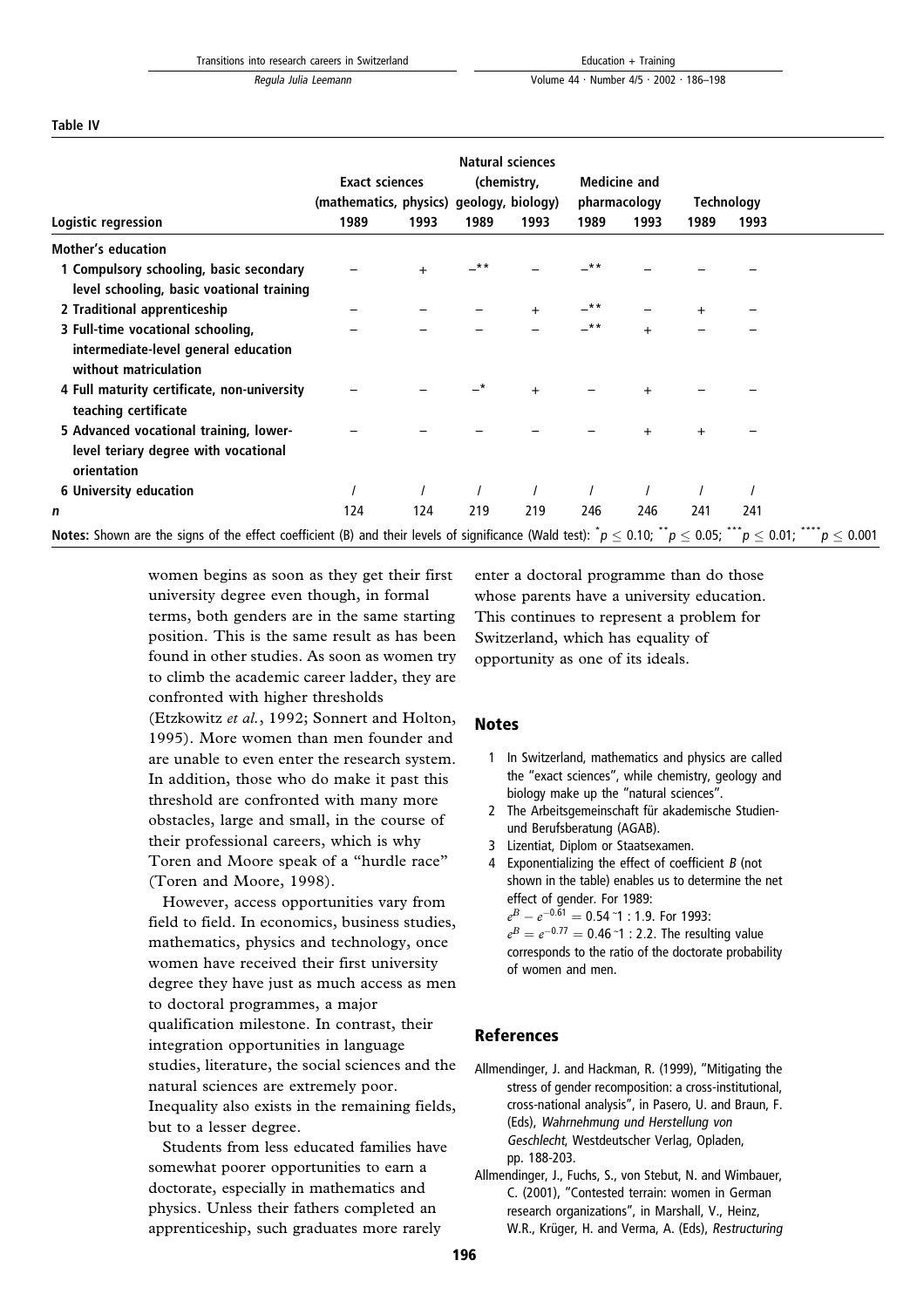Work and the Life Course, University of Toronto Press, Ontario, pp. 107-22.

- Bellas, M.L. (1999), "Emotional labor in Academia the case of professors", Annals of the American Academic of Political and Social Science, No. 561. January, pp. 96-110.
- Bielby, W.T. (1991). "Sex differences in careers: is science a special case?", in Zuckerman, H., Cole, J.R. and Bruer, J.T. (Eds), The Outer Circle. Women in the Scientific Community, W.W. Norton, New York, NY, pp. 171-87.
- Bourdieu, P. (1986), "The (three), forms of capital", in Richardson, J.G. (Ed.), Handbook of Theory and Research in the Sociology of Education, Greenwood Press, New York, NY, pp. 241-58.
- Bourdieu, P. (1988), Homo Academicus, Polity Press, Cambridge.
- Bourdieu, P. and Passeron, J.-C. (1979), The Inheritors: French Students and their Relations to Culture. University of Chicago Press, Chicago, IL.
- Cole, J.R. (1979), Fair Science. Women in the Scientific Community, Columbia University Press, New York, NY.
- Collinson, D.L., Knights, D. and Collinson, M. (1990), Managing to Discriminate, Routledge, London.
- Cook, C. and Walters, M. (1998), "The impact of organizational form on gendered labour markets in engineering and law", Sociological Review, Vol. 46 No. 2, pp. 314-39.
- Demaris, A. (1992), Logit Modeling. Practical Applications, Sage University Paper Series on Quantitative Applications in the Social Sciences, No. 86, Sage, Newbury Park, CA.
- Engler, S. (2000), "Zum Selbstverständnis von Professoren und der illusio des wissenschaftlichen Feldes", in Krais, B. (Ed.), Wissenschaftskultur und Geschlechterordnung. Über die verborgenen Mechanismen Männlicher Dominanz in der Akademischen Welt, Campus, Frankfurt, pp. 121-51.
- Enders, J. and Bornmann, L. (2001), Karrieren mit Doktortitel. Ausbildung, Berufsverlauf und Berufserfolg von Promovierten, Campus, Frankfurt.
- Etzkowitz, H., Kemelgor, C., Neuschatz, M. and Uzzi, B. (1992), "Athena unbound: barriers to women in academic science and engineering", Science and Public Policy, Vol. 19 No. 3, pp. 157-79.
- Hagemann-White, C. (1992), "Machtstreben und Männlichkeit: Extrafunktionale Qualifikationen im Hochschullehrerberuf?", in Wetterer, A. (Ed.), Profession und Geschlecht. Über die Marginalität von Frauen in hochqualifizierten Berufen, Campus, Frankfurt, pp. 245-56.
- Hargens, L.L. and Hagstrom, W.O. (1982), "Scientific consensus and academic status attainment patterns", Sociology of Education, Vol. 55 No. 4, pp. 183-96.
- Hosmer, D.W. and Lemeshow, S. (1989), Applied Logistic Regression, John Wiley & Sons, New York, NY.
- Jacobs, J.A. (1996), "Gender inequality and higher education", Annual Review of Sociology, Vol. 22, pp. 153-85.
- Kanter, R.M. (1977), Men and Women of the Corporations, Basic Books, New York, NY.
- Kirsch-Auwärter, E. (1995), "Kulturmuster organisationalen Handelns am Beispiel wissenschaftlicher Institutionen", in

Wetterer, A. (Ed.), Die Soziale Konstruktion von Geschlecht in Professionalisierungsprozessen, Frankfurt; Campus, New York, NY, pp. 73-83.

- Krais, B. (1993), "Geschlechterverhältnis und symbolische Gewalt", in Gebauer, G. and Wulf, C. (Eds), Praxis und Ästhetik. Neue Perspektiven im Denken Bourdieus, Suhrkamp, Frankfurt, pp. 208-51.
- Kuhn, T.S. (1996), The Structure of Scientific Revolutions, 3rd ed., University of Chicago Press, Chicago, IL.
- Lie, S.S. and O'Leary, V.E. (Eds), (1990), "Storming the tower", Women in the Academic World, Kogan Page, London.
- Lie, S.S., Malik, L. and Harris, D. (Eds), (1994), "The gender gap in higher education", World Yearbook of Education, Kogan Page, London.
- Liebau, E. and Huber, L. (1985), "Die Kulturen der Fächer", Neue Sammlung, Vol. 25 No. 3, pp. 314-39.
- Lodahl, J.B. and Gordon, G. (1972), "The structure of scientific fields and the functioning of university graduate departments", American Sociological Review, Vol. 37 No. 1, pp. 57-72.
- Mare, R.D. (1980), "Social background and school continuation decisions", Journal of the American Statistical Association, Vol. 75, pp. 295-305.
- Neumark, D. and Gardecki, R. (1998), "Women helping women? Role-model and mentoring effects on female PhD students in economics", The Journal of Human Resources, Vol. 33 No. 1, pp. 220-46.
- Pfeffer, J., Leong, A. and Strehl, K. (1977), "Paradigm development and particularism, journal publication in three scientific fields", Social Forces, Vol. 55 No. 4, pp. 938-51.
- Poole, M., Bornholt, L. and Summers, F. (1997), "An international study of the gendered nature of academic work: some cross-cultural explorations", Higher Education, Vol. 34, pp. 373-96.
- Rogers, S.J. and Menaghan, E.G. (1991), "Women's persistence in undergraduate majors: the effects of gender-disproportionate representation", Gender and Society, Vol. 5 No. 4, pp. 549-64.
- Rothböck, S., Sacchi, S. and Buchmann, M. (1999), "Die Rekrutierung der politischen, wirtschaftlichen und wissenschaftlichen Eliten in der Schweiz - Eine explorative Studie", Schweizerische Zeitschrift für Soziologie, Vol. 25 No. 3, pp. 459-96.
- Rothstein, D.S. (1995), "Do female faculty influence female students' educational and labor market attainments?", Industrial and Labor Relations Review, Vol. 48 No. 3, pp. 515-30.
- Sagaria, M.A.D. and Stewart, D.L. (2002), "The situation of women academics in research universities in the United States: looking deeply into the inner circles of academic power", in Wiedmer, C. (Eds), Sound Changes. An International Survey of Women's Career Strategies in Higher Education, Office for Equal Opportunities at the University of Zürich, Zurich, pp. 23-33.
- Sonnert, G. and Holton, G. (1995), Gender Differences in Science Careers. The Project Access Study, Rutgers University Press, New Brunswick, NJ.
- South, S.J., Bonjean, C.M., Markham, W.T. and Corder, J. (1982), "Social structure and intergroup interaction: men and women of the federal bureaucracy", American Sociological Review, Vol. 47, October, pp. 587-99.